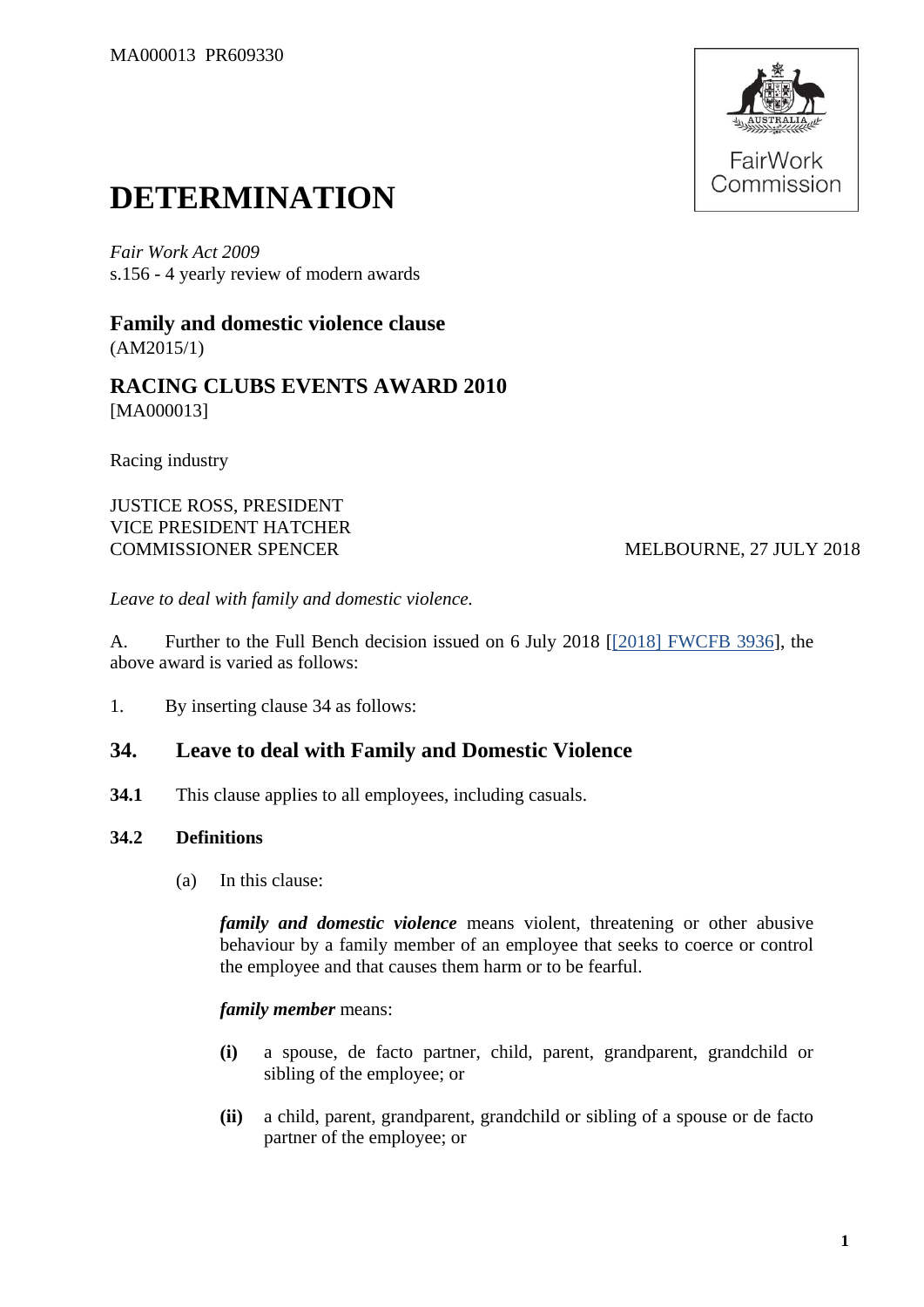- **(iii)** a person related to the employee according to Aboriginal or Torres Strait Islander kinship rules.
- **(b)** A reference to a spouse or de facto partner in the definition of *family member* in clause 34.2(a) includes a former spouse or de facto partner.

## **34.3 Entitlement to unpaid leave**

An employee is entitled to 5 days' unpaid leave to deal with family and domestic violence, as follows:

- **(a)** the leave is available in full at the start of each 12 month period of the employee's employment; and
- **(b)** the leave does not accumulate from year to year; and
- **(c)** is available in full to part-time and casual employees.
- Note: 1. A period of leave to deal with family and domestic violence may be less than a day by agreement between the employee and the employer.

2. The employer and employee may agree that the employee may take more than 5 days' unpaid leave to deal with family and domestic violence.

### **34.4 Taking unpaid leave**

An employee may take unpaid leave to deal with family and domestic violence if the employee:

- **(a)** is experiencing family and domestic violence; and
- **(b)** needs to do something to deal with the impact of the family and domestic violence and it is impractical for the employee to do that thing outside their ordinary hours of work.

Note:The reasons for which an employee may take leave include making arrangements for their safety or the safety of a family member (including relocation), attending urgent court hearings, or accessing police services.

#### **34.5 Service and continuity**

The time an employee is on unpaid leave to deal with family and domestic violence does not count as service but does not break the employee's continuity of service.

## **34.6 Notice and evidence requirements**

#### **(a) Notice**

An employee must give their employer notice of the taking of leave by the employee under clause 34. The notice: